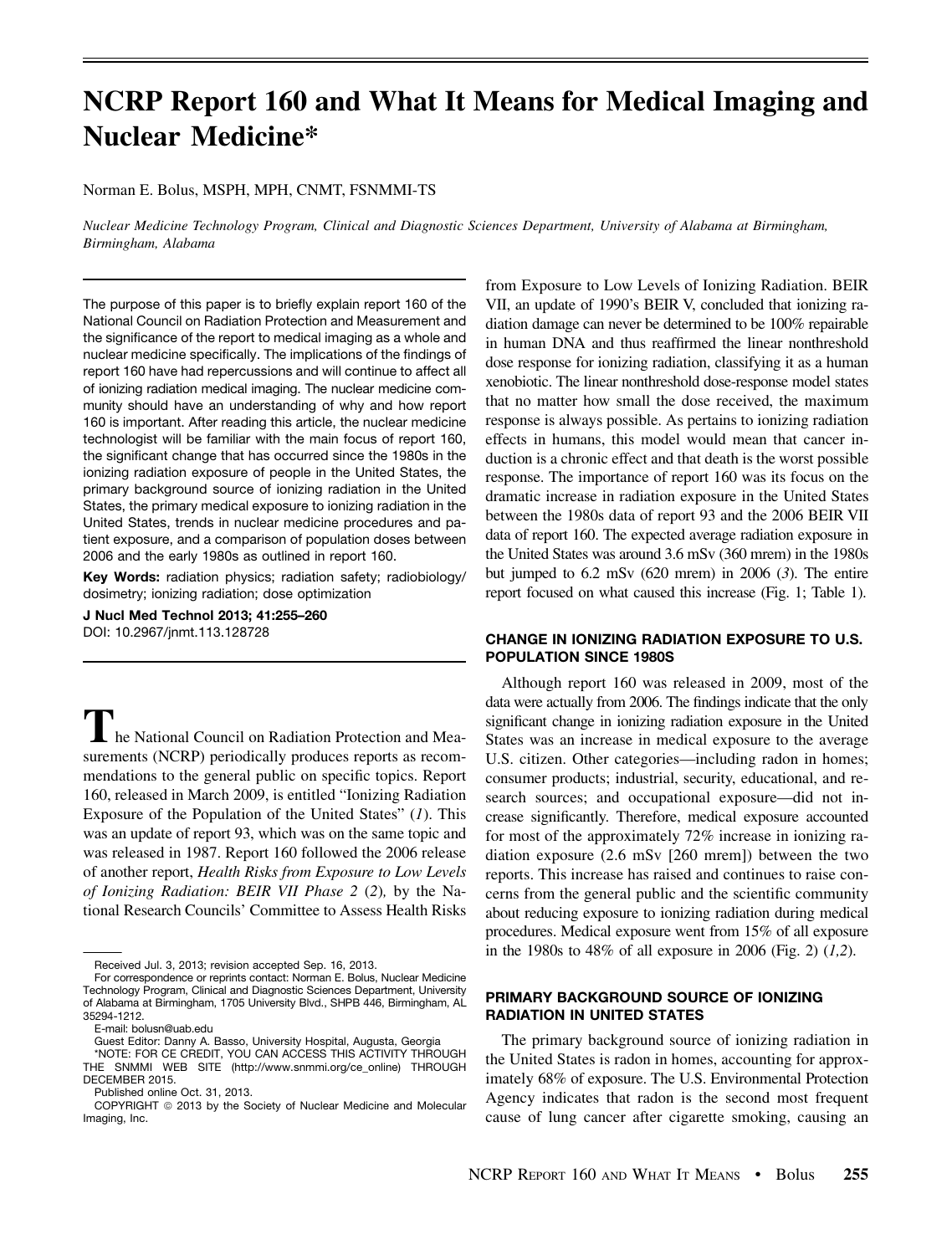

FIGURE 1. Chart showing effective dose to U.S. population in 2006 from all categories.  $S =$  person-Sv;  $E_{US} =$  effective dose per individual in United States. (Reprinted with permission of (*1*).)

estimated 21,000 lung cancer deaths per year in the United States. Radionuclides in the body account for approximately 14% of background ionizing radiation. Radioisotopes such as 40K and 210Po are examples. Any radioactive isotopes in the soil that are incorporated into the food chain can end up in the human body. Cosmic rays from space account for approximately 11% of background ionizing radiation. These can include cosmic ray bursts from the sun that are not filtered out by the earth's magnetic field. Terrestrial sources account for approximately 7% of background ion-



FIGURE 2. Chart showing exposure of U.S. population in early 1980s. When compared with these data, data from 2006 showed marked increase in medical exposure from 15% to 48%.  $S =$  person-Sv;  $E_{\text{US}} =$  effective dose per individual in United States. (Reprinted with permission of (*1*).)

izing radiation and can include building materials such as marble, granite, and bricks that have radioactive trace components naturally incorporated into them from mother earth.

Radon is by far the greatest contributor of background ionizing radiation, with the amount greatly varying with local terrain. An example is given in Figure 3 (NCRP 160 Figure 3.14) from the Environmental Protection Agency, but generally, a hilly or mountainous terrain is naturally more inclined to have a possibility of increased radon exposure. Homes should be checked to see if radon is seeping into the house through

TABLE 1

Basis for Person-Sv (S) and Effective Dose per Individual in United States (E<sub>US</sub>) in 2006, with Medical Exposure Being 3 mSv

| Exposure category                                        | S                      | $E_{\text{US}}$ (mSv) | $E_{\text{Exp}}$ (mSv)      |
|----------------------------------------------------------|------------------------|-----------------------|-----------------------------|
| Ubiquitous background                                    | 933,000                | 3.11                  | 3.11                        |
| Internal, inhalation (radon and thoron)                  | 684,000                | 2.28                  | 2.28                        |
| External, space                                          | 99,000                 | 0.33                  | 0.33                        |
| Internal, ingestion                                      | 87,000                 | 0.29                  | 0.29                        |
| External, terrestrial                                    | 63,000                 | 0.21                  | 0.21                        |
| Medical                                                  | 899,000                | 3.00                  | $\overline{\phantom{a}}^*$  |
| <b>CT</b>                                                | 440,000                | 1.47                  | $-^{\star}$                 |
| Nuclear medicine                                         | 231,000                | 0.77                  | $\overline{\phantom{a}}^*$  |
| Interventional fluoroscopy                               | 128,000                | 0.43                  | $-^*$                       |
| Conventional radiography and fluoroscopy                 | 100,000                | 0.33                  | _*                          |
| Consumer                                                 | 39,000                 | 0.13                  | $0.001 - 0.3$ <sup>†</sup>  |
| Industrial, security, medical, educational, and research | 1,000                  | 0.003                 | $0.001 - 0.01$ <sup>+</sup> |
| Occupational                                             | 1,400                  | 0.005                 | 1.1                         |
| Medical                                                  | 550                    |                       | 0.8                         |
| Aviation                                                 | 530                    |                       | 3.1                         |
| Commercial nuclear power                                 | 110                    |                       | 1.9                         |
| Industry and commerce                                    | 110                    |                       | 0.8                         |
| Education and research                                   | 60                     |                       | 0.7                         |
| Government, DOE, military                                | 40                     |                       | 0.6                         |
| Total                                                    | 1,870,000 <sup>‡</sup> | $6.2^+$               |                             |

\*Not determined for medical category because only number of procedures is known, not number of patients exposed. † Range of values for various subcategories in this category.

‡ Rounded values.

 $E_{Exp}$  average effective dose for the exposed group for 2006; DOE = Department of Energy.

Table 8.1 of NCRP report 160 (*1*) provides more detail. Adapted with permission of (*1*).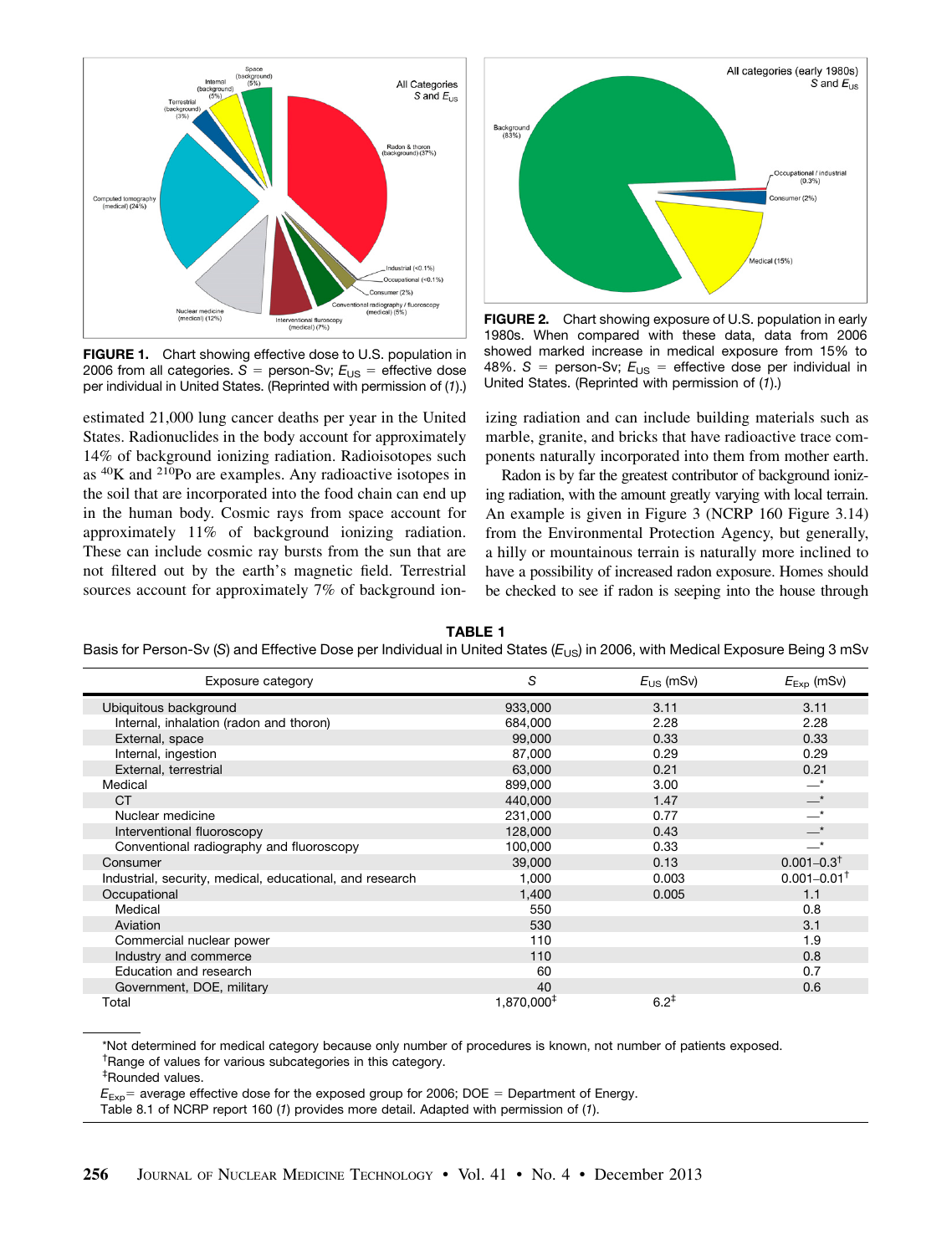

FIGURE 3. Overall contribution from different sources of background radiation to U.S. population.  $E_{Exp}$  = average effective dose for the exposed group for 2006. (Reprinted with permission of (*1*).)

the foundation and building up within poorly ventilated areas. Even if a home is found to have high levels of radon, mitigating factors, such as proper ventilation, can reduce exposure to below the level of 0.148 Bq/L (4.0 pCi/L) of air suggested by the Environmental Protection Agency. One insidious way exposure can occur is through radon dissolved in water, which can come through pipes from a distant source and be inhaled in the vapors that form during showering or bathing. All homes should be checked for radon using commercially available kits from local home building supply stores (Figs. 3–5)  $(1,4)$ .

## PRIMARY SOURCE OF MEDICAL EXPOSURE TO IONIZING RADIATION IN UNITED STATES

Report 160 found that the biggest increase in exposure to ionizing radiation in U.S. citizens was from medical procedures. Specifically, CT was by far the greatest contributor, at 49%



FIGURE 4. Relative radon amounts by county in United States. Red counties are  $>$  148 Bq m<sup>-3</sup>; orange counties are 74–148 Bq m<sup>-3</sup>; yellow counties are  $<$ 74 Bq m<sup>-3</sup>. (Reprinted with permission of (1).)



FIGURE 5. Radon concentrations predicted by Lawrence Berkley National Laboratory. Actual amounts per household depend on many factors, including ventilation. (Reprinted with permission of (*1*).)

of all medical exposure. Nuclear medicine procedures came in second, accounting for 26% of all medical exposure. Interventional fluoroscopy accounting for 14%, and conventional radiography and fluoroscopy accounting for the remaining

TABLE 2 Estimated CT Dose Contribution per Scan Type with Estimated Effective Dose to Patients

| CT category             | Range for effective<br>dose (per scan)<br>(mSv) | Effective dose<br>(per scan) used in<br>calculation (mSv) |
|-------------------------|-------------------------------------------------|-----------------------------------------------------------|
| Head                    | $0.9 - 4$                                       | $2^*$                                                     |
| Chest                   | $4 - 18$                                        | $7^*$                                                     |
| Abdomen and<br>pelvis   | $3 - 25$                                        | $10^+$                                                    |
| Extremity               | $0.1 - 1$                                       | $0.1^{\ddagger}$                                          |
| Virtual<br>colonography | $5 - 15$                                        | $10*$                                                     |
| Whole-body<br>screening | $5 - 15$                                        | 10 <sup>§</sup>                                           |
| Calcium<br>scoring      | $1 - 12$                                        | ∣ופ                                                       |
| Angiography:<br>head    | $1 - 10$                                        | 58                                                        |
| Angiography:<br>heart   | $5 - 32$                                        | $20^{1,#}$                                                |
| Other scans             | $1 - 10$                                        | $5^{\$}$                                                  |

\*Mettler et al. (*13*) reported these data.

† American Association of Physicists in Medicine (*14*) reported range of 8–14 mSv. Brix et al. (*15*) reported 9.7 mSv for multislice CT and 10.3 mSv for single-slice CT. Selection of 10 mSv reflects current clinical practice.

‡ Value is lower end of range of effective doses. In absence of single citation listing actual values, selected value was based on calculated effective doses from scan techniques used in routine extremity-CT protocols.

§ Midpoint of range of effective doses was selected.

k American Association of Physicists in Medicine (*14*) reported range of 1–3 mSv; midpoint of that range was selected.

¶ Hurwitz et al. (*16*) and Javadi et al. (*17*) reported results from 2 large academic centers.

Hausleiter et al. (*18*) reported that median value of 12 mSv was more representative of current practice.

Adapted with permission of (*1*).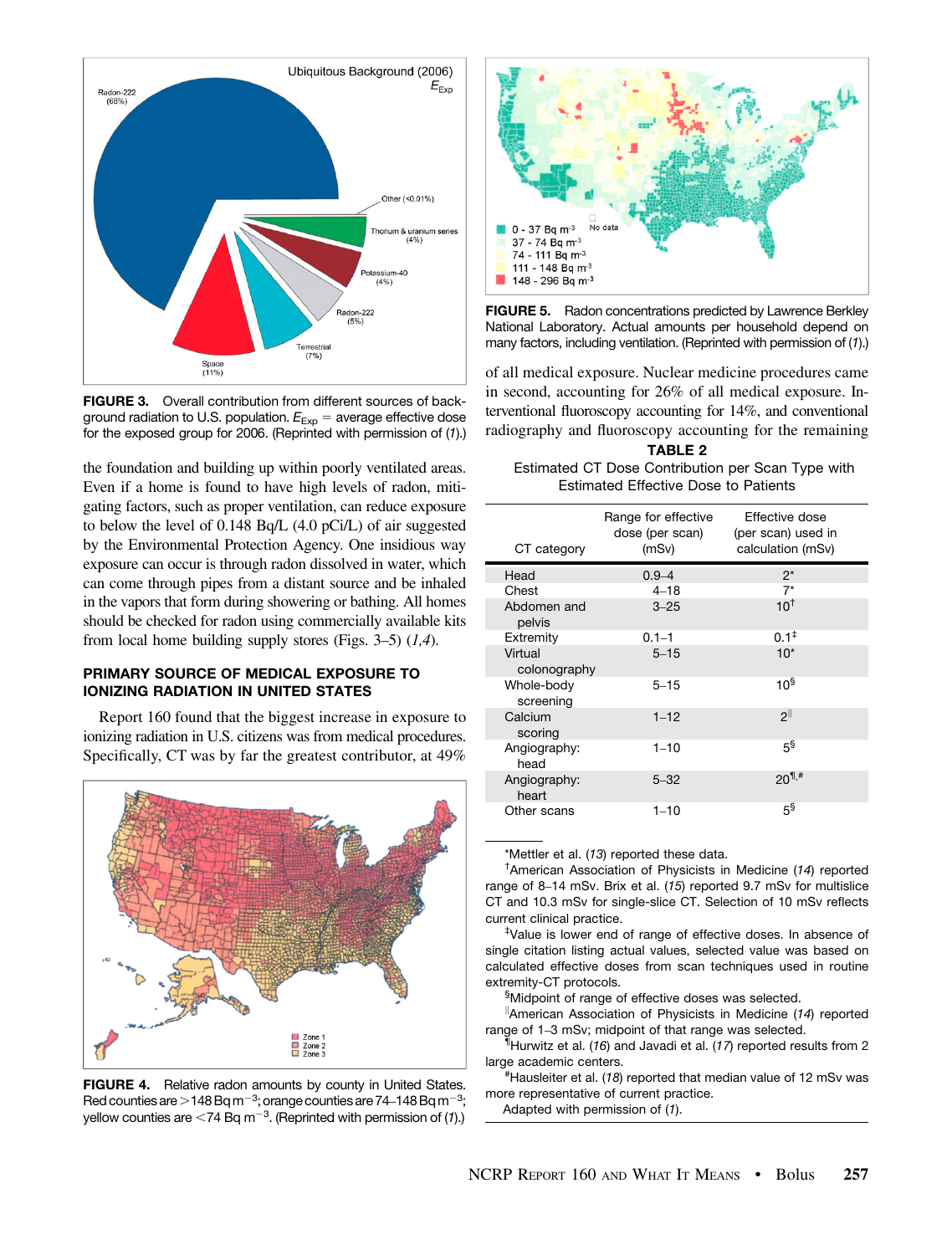

FIGURE 6. Number of CT procedures per year in United States from 1993 to 2006. (Reprinted with permission of (*1*).)

11%. Exposure resulting from radiation therapy was not included in report 160 because such exposure was considered part of a treatment process. The number of CT procedures per year in the United States rose from 18.3 million in 1993 to 62 million in 2006—an approximately 239% increase. This large increase is due to several factors including better technology and throughput and diagnostic reliability. The ever-increasing slice thicknesses—from 16 to 32 to 64 to 128 and even greater—has given an everincreasing resolution but has traditionally also meant an ever-increasing ionizing radiation dose to the patient. Concern about this exposure has led the public and the scientific community to take CT dose reduction techniques seriously, finally resulting in the stabilization of slice thickness increases seen a few years ago (Table 2; Fig. 6) (5,6).

## TRENDS IN NUCLEAR MEDICINE PROCEDURES AND PATIENT EXPOSURE

How did the annual number of nuclear medicine procedure in the United States change between the 1970s and 2006? How did the characteristics and age distribution of patients change during that time? How did the approximate effective dose estimates of nuclear medicine procedures change? Report 160 addressed all these questions. In comparing data from 1972 and 2006, the report revealed that there were 15.7 nuclear medicine examinations or visits per 1,000 people in 1972 but 60.3 million in 2006, an approximately 284% increase. The annual number of nuclear medicine procedures during that time increased from about 3.3 million to 18.1 million, or approximately 448%. Report 160 also analyzed



FIGURE 7. Age stratification of nuclear medicine examinations in 2003 snapshot showing that most patients were in 40- to 74-y age range. (Reprinted with permission of (*1*).)



**FIGURE 8.** Age stratification of nuclear medicine cardiac examinations in 2003 snapshot showing that most patients were in 40- to 74-y age range. (Reprinted with permission of (*1*).)

the types of nuclear medicine procedures that have been most common throughout the years. In the 1970s, the most common procedure was the brain scan. In the 1980s, a virtual tie was seen between bone scans and gastrointestinal procedures, with lung scans coming in third. In the early to mid 2000s, a nearly 2.5-fold increase in cardiac scans occurred, and the cardiac scan continues to be the most commonly performed nuclear medicine procedure. A distant second-place procedure is the bone scan, but cardiac scans are seen at a rate approximately 3 times greater than bone scans. Report 160 also analyzed the average age of



FIGURE 9. Charts of number of nuclear medicine patient visits and procedures in 2005 showing that most were for nuclear cardiology.  $S =$  person-Sv. (Reprinted with permission of  $(1)$ .)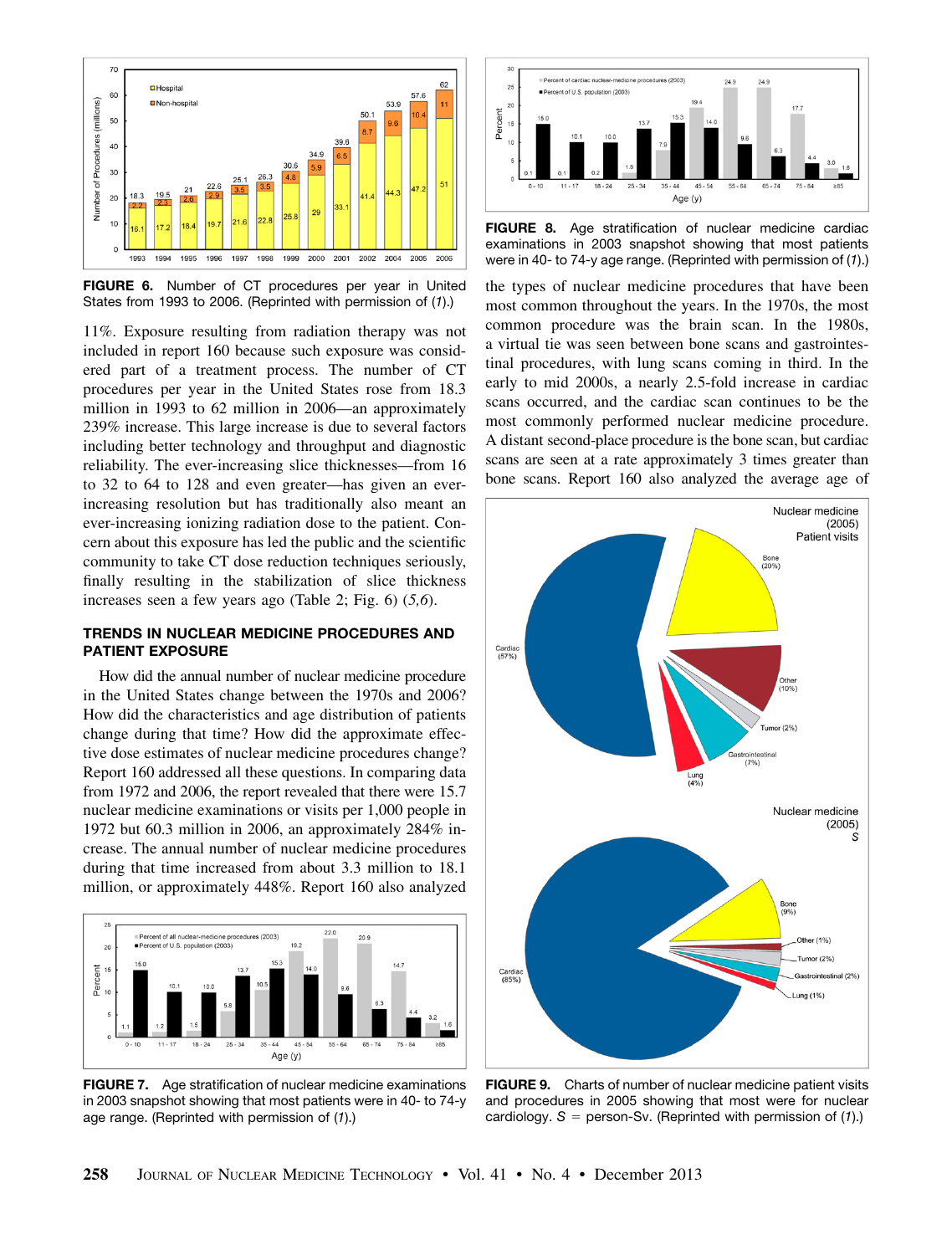

FIGURE 10. Comparison of medical procedures between early 1980s and 2006 showing marked increase in CT procedures from 3% to 49%.  $H_E$  = effective dose equivalent;  $S$  = person-Sv. (Reprinted with permission of (*1*).)

patients having nuclear medicine procedures, specifically for 2003 and with regard to cardiac procedures alone and all nuclear medicine procedures together. For both cardiac procedures and all procedures, the largest group was the 55 to 64-y age group. In nuclear cardiology alone, the 65- to 74-y group was just as large as the 55- to 64-y group, and the 45- to 54-y group was smaller. However, for all nuclear medicine procedures together, the 65- to 74-y group was smaller than the 55- to 64-y group, followed by the 45- to 54-y group.

## TABLE 3

Summary of Collective Effective Dose Estimates for Nuclear Medicine Procedures in 2005 Showing That Most Scans Were for Nuclear Cardiology

| Category                        | Collective effective<br>dose (person-Sv) | Percentage<br>of total |  |  |  |
|---------------------------------|------------------------------------------|------------------------|--|--|--|
| Cardiac                         | 187,915                                  | 85.2                   |  |  |  |
| Bone                            | 20.517                                   | 9.3                    |  |  |  |
| Tumor                           | 3,925                                    | 1.8                    |  |  |  |
| Gastrointestinal                | 3,534                                    | 1.6                    |  |  |  |
| Lung                            | 2,012                                    | 0.9                    |  |  |  |
| Infection                       | 1,329                                    | 0.6                    |  |  |  |
| Renal                           | 643                                      | 0.3                    |  |  |  |
| Thyroid                         | 397                                      | 0.2                    |  |  |  |
| <b>Brain</b>                    | 259                                      | 0.1                    |  |  |  |
| Total                           | 220,533 (220,500)                        | 100                    |  |  |  |
| Adapted with permission of (1). |                                          |                        |  |  |  |



FIGURE 11. Chart showing contribution of medical exposure  $(39%)$  to occupationally exposed individuals. DOE = Department of Energy;  $S =$  person-Sv. (Reprinted with permission of  $(1)$ .)

As far as effective dose estimates for nuclear medicine procedures are concerned, report 160 indicated that nuclear cardiology perfusion 99mTc-sestamibi/201Tl studies resulted in an effective dose per procedure of 17.7 mSv. The total collective effective dose for all nuclear medicine procedures in 2005 (the year analyzed by the NCRP 160 committee) was approximately 220,500 person-Sv. Nuclear cardiology procedures were 85.2% of this total (187,915 person-Sv for cardiac procedures  $[187,915/220,500$  person-Sv  $\times 100\%$  = 85.2%]). Bone scans came in second, at 9.3%.

Concerns were expressed in report 160 about trends in medical imaging, including the use of CT scans for pulmonary imaging and an effective dose of about 5 mSv for a CT lung scan versus about 2.5 mSv for a nuclear medicine lung scan. In addition, PET/CT imaging was mentioned as possibly greatly increasing the effective dose to about 40 mSv per patient, depending on the type of imaging (e.g., diagnostic, scout, blank, or attenuation correction) (Figs.  $7-10$ ; Table 3) ( $7-12$ ).

## SUMMARY OF FINDINGS OF REPORT 160

In report 160, the main finding of importance for medical imaging using ionizing radiation is the dramatic increase in dose to the public between the 1980s and 2006. Essentially, although background exposure did not change, exposure of the general public to ionizing radiation increased some 33% solely because of the increase in medical imaging procedures. In the 1980s, medical procedures accounted for 15% of all exposure, whereas in 2006 they accounted for 48%. The increase was led primarily by increased use of CT imaging, followed by nuclear cardiology procedures. This finding has driven campaigns such as Image Gently and, more recently, Image Wisely, which advocate, respectively, reduction of ionizing imaging exposure in children and reduction of unnecessary imaging in adults. In addition, efforts have been made to optimize dose, improve technology, and thus reduce the exposure of patients during medical imaging pro-